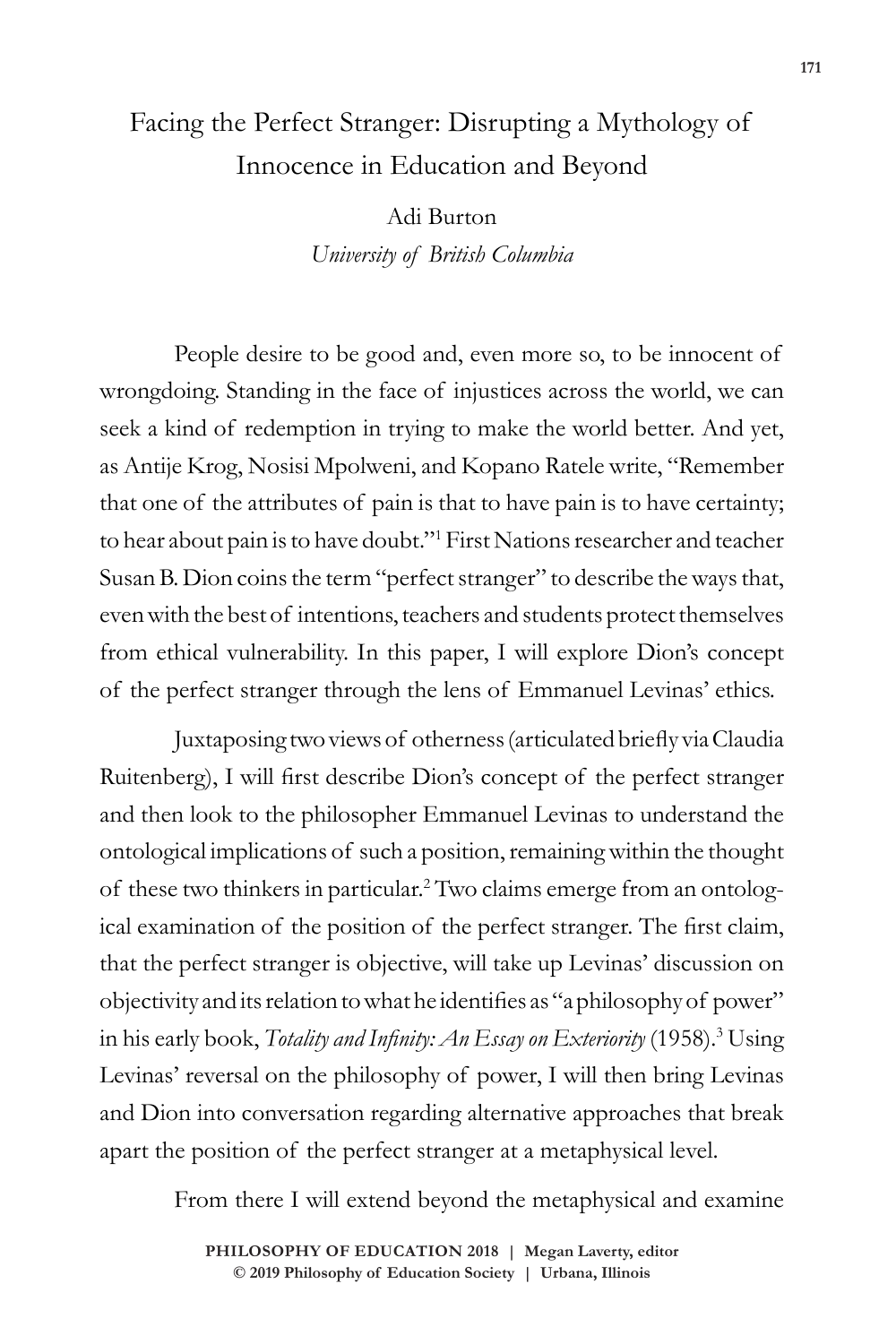the political implications of this position, particularly with reference to the context of colonialism to which Dion responds and Levinas does not address. The second claim, that the perfect stranger is innocent, will be viewed primarily through a decolonial lens. For this I will briefly bring in another decolonial perspective, that of Eve Tuck and K. Wayne Yang in their article "Decolonization is Not a Metaphor," to describe the political reaction to a philosophy of power.<sup>4</sup> Through both Dion and Levinas, I will discuss the attraction of the role of the perfect stranger and the necessary and inevitable pain of rejecting such a position. In the final section, I will show how the problem of the perfect stranger – here both a political and metaphysical problem – can be addressed by Levinas' notion of infinite responsibility.

Keep in mind, as Dion does, that critiques of the perfect stranger are based on the assumption that such a position is neither easy nor simple. The challenges brought before the perfect stranger are difficult and complex, nuanced and fragmented. They are not universal. And they raise many more questions than they attempt to answer. The notions of objectivity and innocence are not specifically expounded upon by Dion, but I argue that it is here in particular that Dion and Levinas can be engaged together, and it is here that an ethical position in diametric opposition to the perfect stranger can be found.

## AGAINST ALTERITY: THE PERFECT STRANGER AND THE COLONIAL "OTHER"

Writing as a teacher with more than a decade of experience working with pre-service and in-service teachers, Dion attempts to explore the relationship between Canadian teachers and Aboriginal peoples and suggest a form of "ethical learning" to transform this relationship.<sup>5</sup> To understand the inadequacies of current relationships that reproduce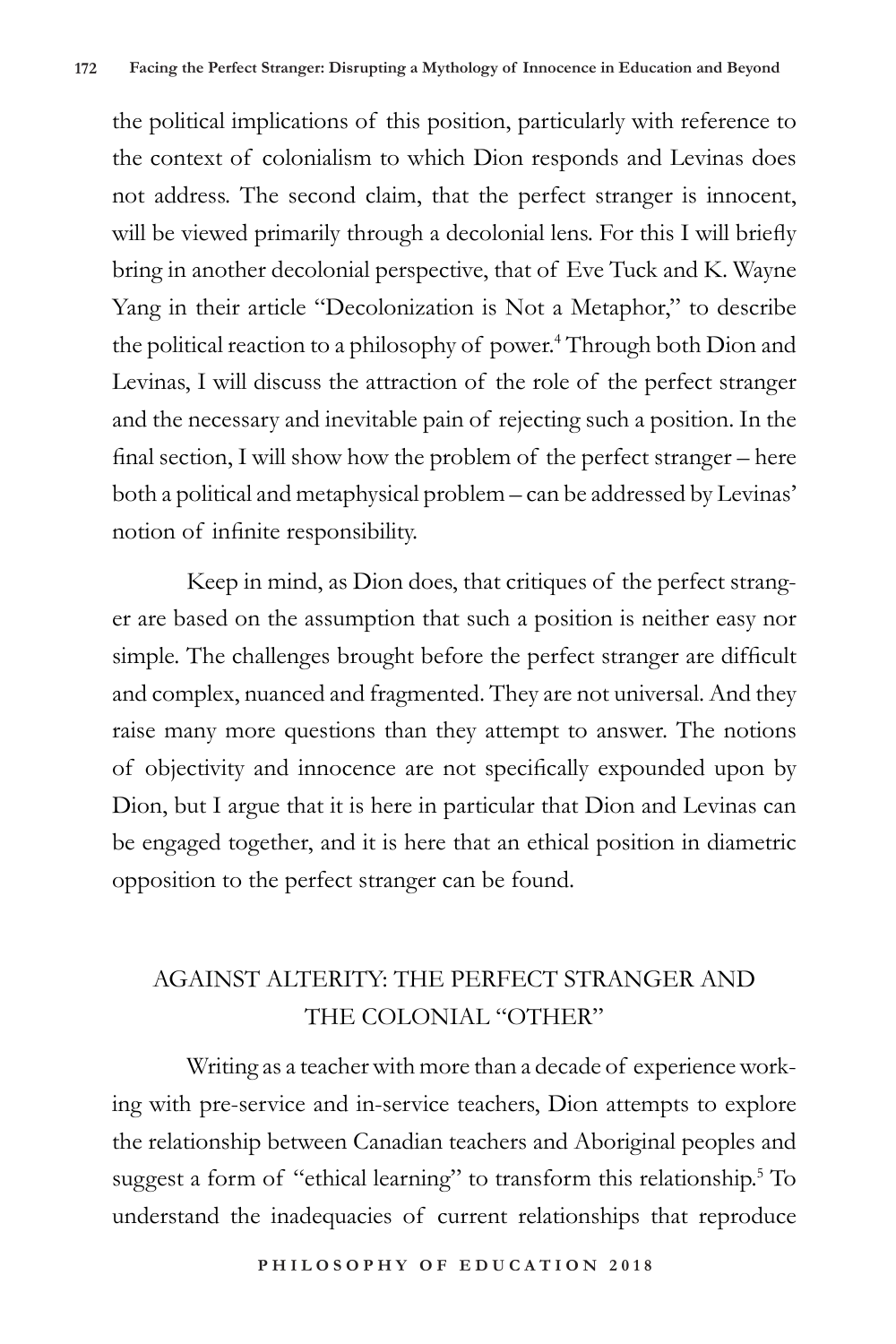inequalities between Aboriginal people and settlers in Canada, she puts forth the concept of the "perfect stranger," drawn from her experience as an Aboriginal woman and teacher:

> I often begin my work with teachers and teacher candidates by asking them to write about and reflect on their relationship with Aboriginal people. Teachers respond with comments that go something like 'Oh I know nothing, I have no friends who are Aboriginal, I didn't grow up near a reserve, I didn't learn anything in school, I know very little or I know nothing at all about Native people.' One way or another, teachers, like many Canadians, claim the position of the 'perfect stranger' to Aboriginal people […] I argue that it is not an un-complicated position. It is informed simultaneously by what teachers know, what they do not know, and what they refuse to know. It is, for many, a response to recognizing that what they know is premised on a range of experiences with stereotypical representations.<sup>6</sup>

The position of the perfect stranger is thus located in difference: a  $lack - or an abdication - of relation, understanding, and responsibility$ to the Aboriginal other. This sense of otherness, however, is in direct contradiction to the other use of the word "other" in this paper. As Claudia Ruitenberg explains in *Unlocking the World: Education in an Ethic of Hospitality*, otherness refers both to that sense of difference ("what a person is") but also alterity ("who a person is"), the essential and irreducible distinction between beings in the world.<sup>7</sup> The perfect (colonial) stranger, set in opposition to the (Indigenous) other, exemplifies the former definition of otherness.

The other referred to in relation to Levinas' philosophy<sup>8</sup>, emerg-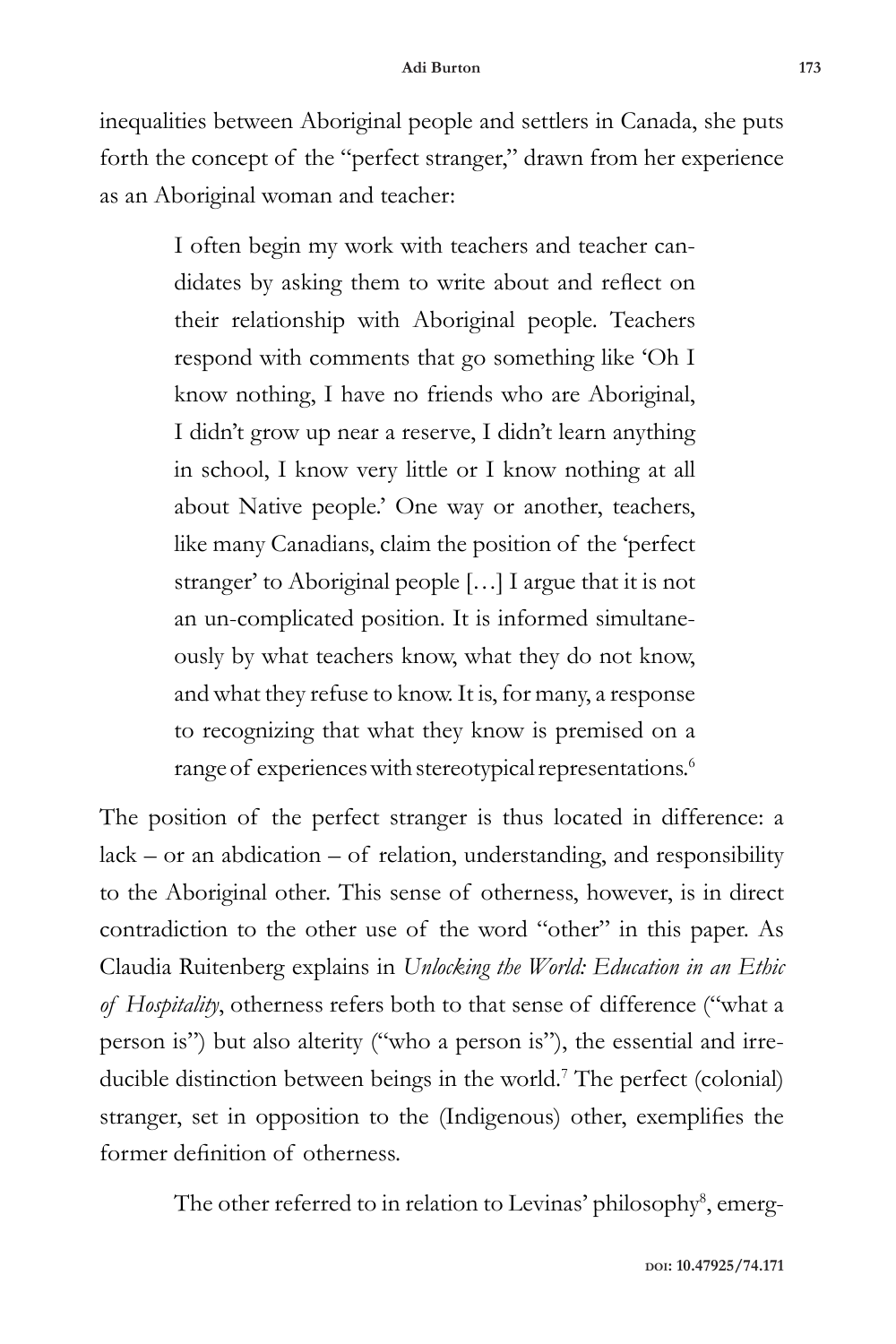ing from Jewish philosophy and phenomenology, is the other of alterity, an other who is always separate, an other who cannot be possessed,<sup>9</sup> an other with whom I am, irresistibly, drawn into relation. This opposition is a central construct in the argument of this paper, where the former is identified by Levinas as the result of a philosophy of power and the latter emerges from an ethical relation within an opposing metaphysics. My approach follows Levinas' representation of *Totality and Infinity* itself: "the difference between objectivity and transcendence will serve as a general guideline for all the analyses of this work."10 In the following section, I will show how Dion's perfect stranger is an ontological position emerging from this philosophy of power, rooted in objectivity, and which Levinas also calls "a philosophy of injustice."11

#### THE PERFECT STRANGER IS OBJECTIVE

In order to break apart the position of the perfect stranger, Dion designed a project, "the file of (un)certainties," which asked students to collect cultural artifacts from their own lives and juxtapose them with a selection of course readings and work by Aboriginal artists, bringing them into conversation through what Dion calls a "pedagogy of remembrance."12 The goal of this project is for students to uncover their relationship to Aboriginal peoples through a reflection on their own history and that of others. Through this activity, they can resituate themselves in relation to the subject. The implication here is that the perfect stranger has forgotten their location in history; in fact, they have removed themselves from the relation.

Forgetting is a prerequisite of an objective view of history; time is frozen, and so is the object of knowledge (in this case, Aboriginal peoples). This stasis is necessary for the student to comprehend the object or to "know." "Facts" are not people, they are dead things, deprived of the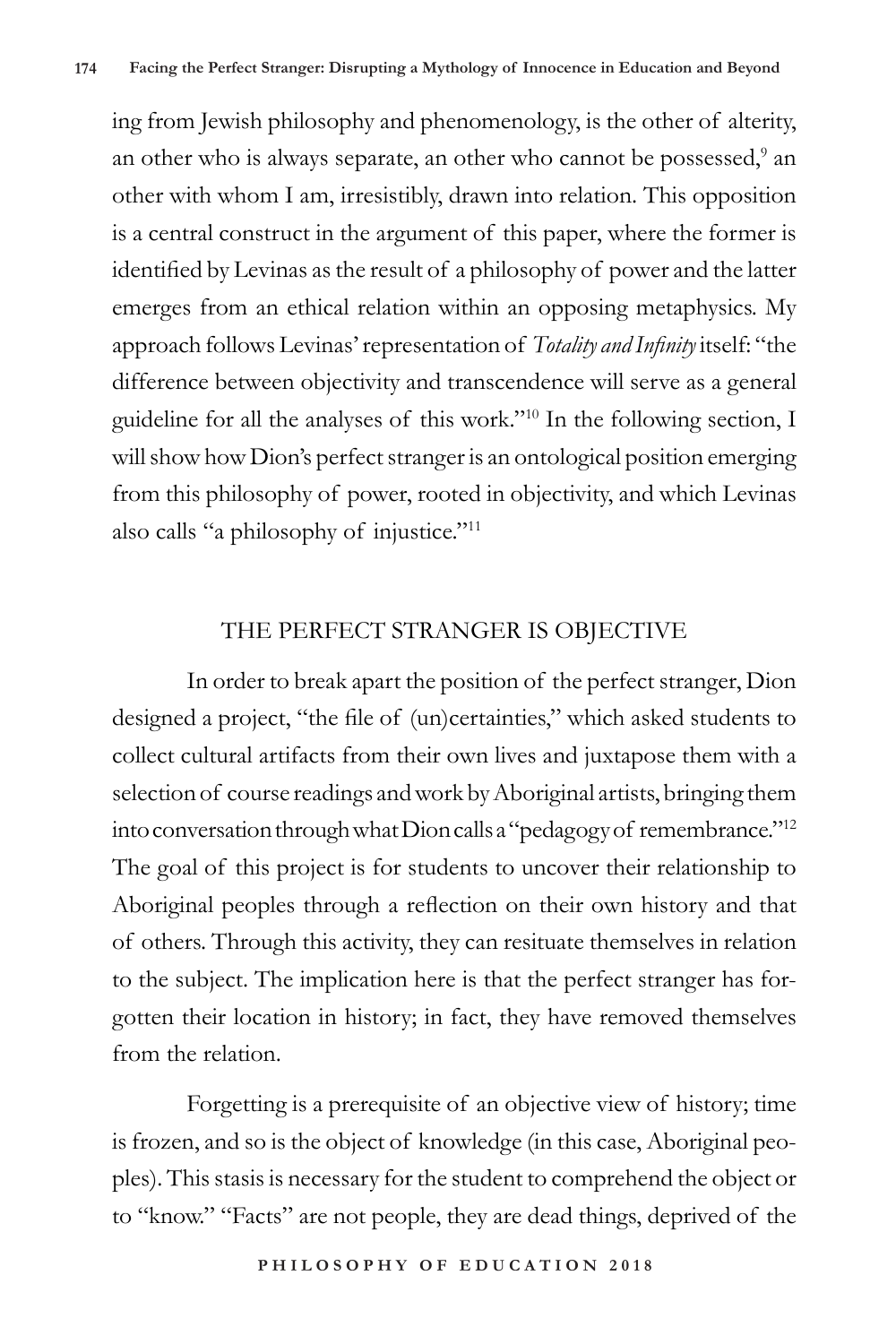vitality of the relation – as Levinas says, they are "already happened and passed through."13 The student also becomes a static entity. It is not to say that such knowledge is necessarily bad or wrong in every case,<sup>14</sup> but rather, Dion sees consequences that are prohibitive to authentic – and transformative – ethical learning. The pedagogy of remembrance asks students to re-identify with their experiences in context. For Levinas, this kind of remembrance is part of the constant recovery of identity that is a part of life.15 The "I" cannot remain the same, and so the objective position that takes one out of time is incoherent with regards to the type of truth that Dion is asking students to experience.

This is why, instead of asking students to learn *about* the experiences of Aboriginal peoples, Dion prompts them to learn *from* their own experiences pulled into a relation with Aboriginal peoples and history. The distinction between learning *about* and learning *from*, 16 which Dion borrows from Deborah Britzman,<sup>17</sup> highlights the objective distance required in the perfect stranger position. To learn *about* asserts the power of the student in defining the subject of knowledge, amplifying the distance between them, and allowing the student to essentially objectify the subject. In this way, the perfect stranger is able to take their own perspective (or those of dominant discourses in which they may be embedded) for granted, hinging their knowledge on what is objectively "true" within those ontologies. This objectification is an inherent characteristic of colonial mentalities, where colonial powers are able to categorize different races and judge one as savage and the other as civilized. It is a philosophy that reduces the other to *what* they are instead of *who* they are (as Ruitenberg points out). This distancing of objective truth justifies dispossession, oppression, and genocide.

 Dion focuses on the pedagogical and political implications of objectivity; here Levinas' metaphysics furthers the critique. The idea of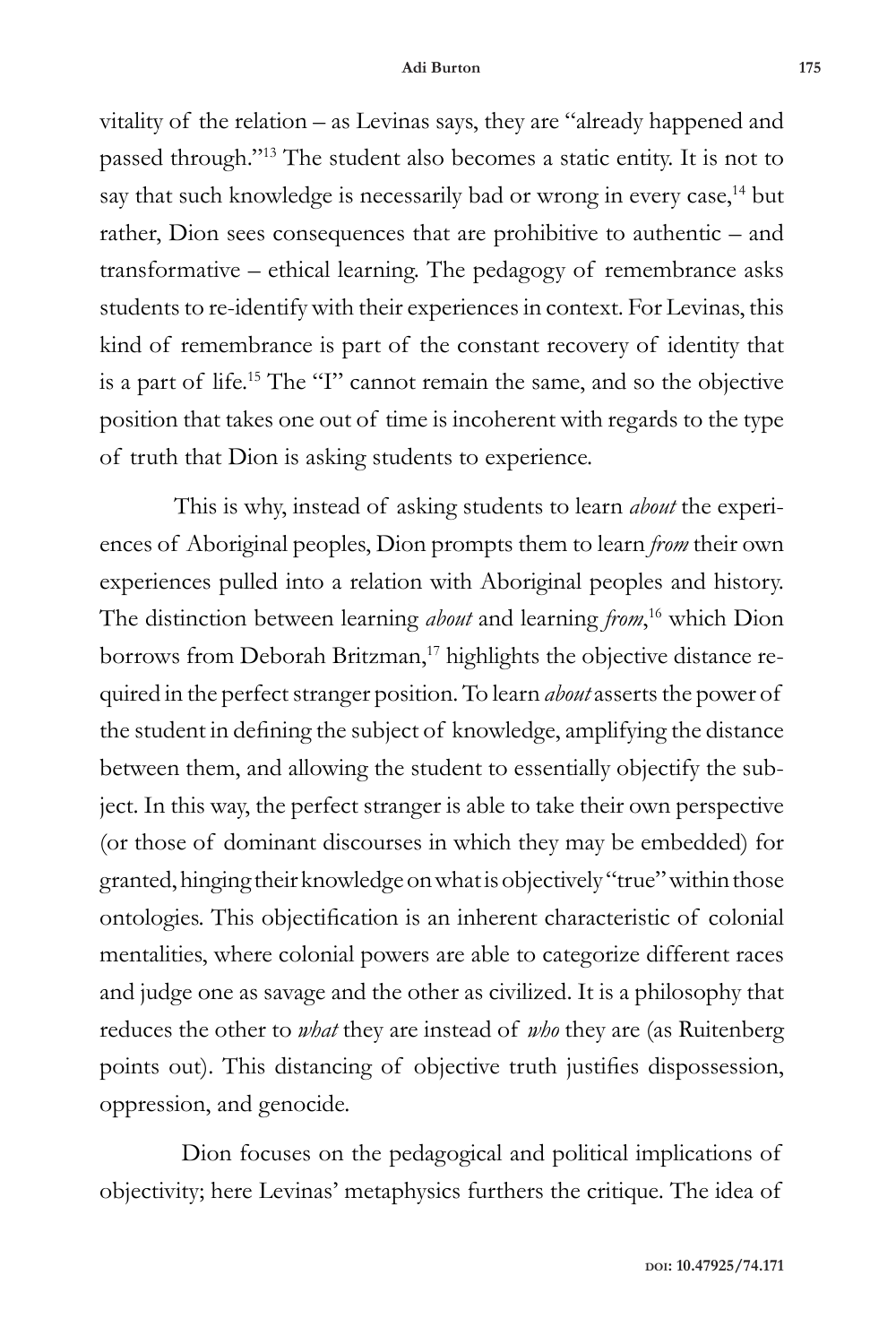the objective position is one that emerges from an objective "truth" that he identifies with an ultimately oppressive ontology. In order to enact this ontology, Levinas explains, the other cannot retain their radical alterity, remaining ever beyond our grasp in their absolute heterogeneity, but must instead be reduced to the same, which can be comprehended. The other is neutralized and becomes an object, a *concept* that can be studied outside of the relation. The radical alterity of the other as subject is destroyed. It is in this way that we can gain power over the other, who is now a static and controllable object that does not threaten our freedom with their alterity. In fact, a type of freedom is found in this ontology: "Such is the definition of freedom: to maintain oneself against the other despite every relation with the other to ensure the autarchy of an I."18

The cost of this type of freedom, however, is heavy. Objectification allows us the power to define our shared reality as objective truth becomes anonymized, removing both the subject and object from the equation. "Universality," Levinas writes, "presents itself as impersonal; and this is another inhumanity."19 It is for this reason that Levinas claims: "Ontology as first philosophy is a philosophy of power."20 According to Levinas, such a philosophy of power is fundamentally contrary to justice, as will be expanded upon shortly.

Levinas may offer an alternative to this philosophy of power through his ethics. Rather than the knowing subject independently observing an objective reality, the "I" exists only in relation to the other and identity is constituted by alterity itself.21 We call each other into being. This position is radically different to that which posits the "objective truth" as the objectification, and therefore destruction, of the other. He positions truth within his metaphysics (with ethics supplanting ontology as first philosophy) as "arising where a being separated from the other is not engulfed in him, but speaks to him."22 The quest for truth becomes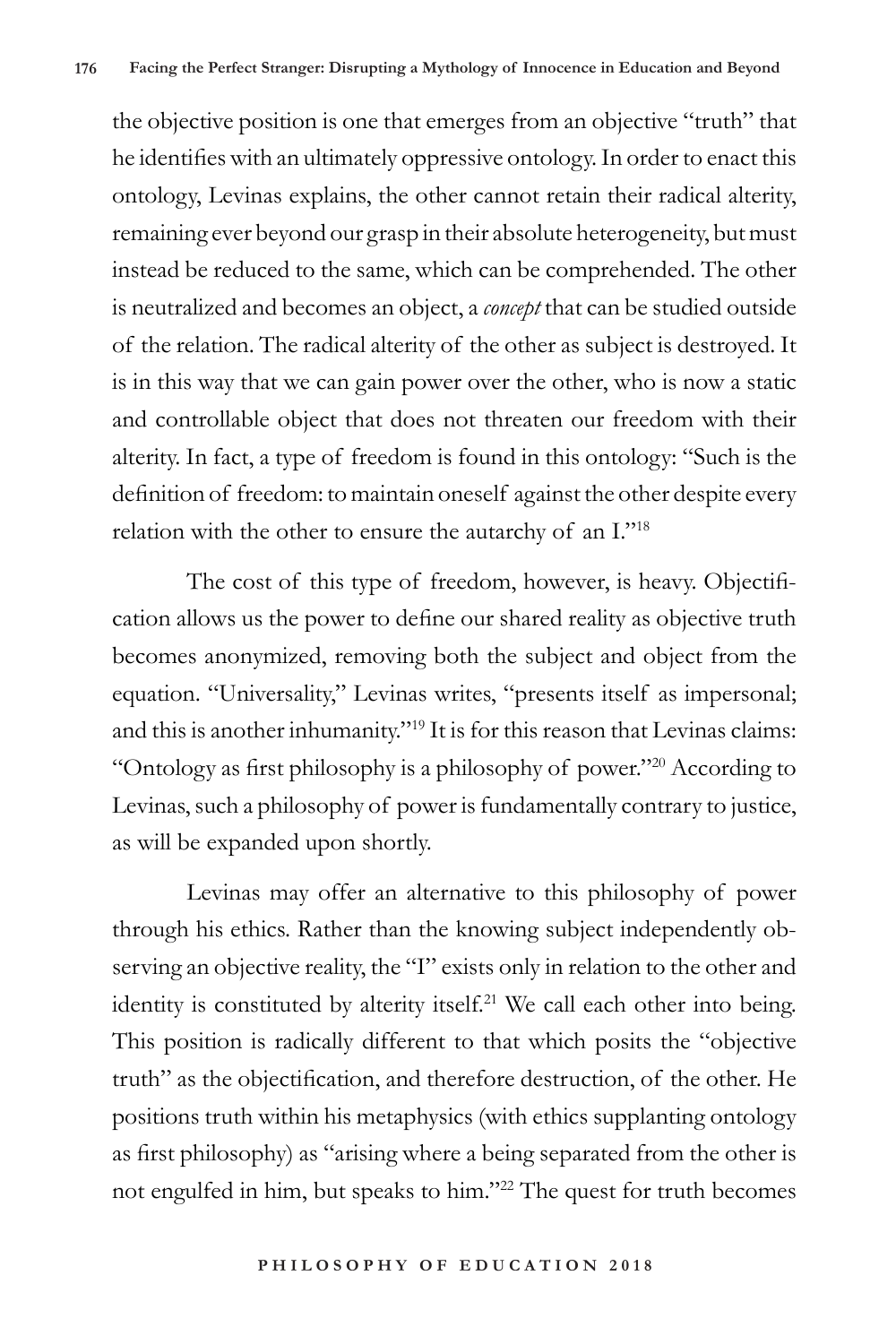a relation<sup>23</sup>, achieved through discourse and the presence of the other. In the face of their alterity, that which is wholly other to us, the other leads one into knowledge beyond objectivity<sup>24</sup> — not the "disclosure of an impersonal Neuter, but expression […]"25 Thus, truth becomes relational instead of objectifying. It also becomes contextual – encompassing past, present, and future – instead of removing the "I" from time and space, and thus the "I"'s implication in reality.

To break apart the philosophy of power – and the position of the perfect stranger and the coloniality it protects – Levinas transforms the act of truth-seeking into an act of critique, a "calling into question" that can only be brought about by our experience of the other. Here, Levinas and Dion use the same term, "calling into question," to describe a breaking free from the objectification of oppressive ontologies.26 This is a different kind of truth-seeking for Levinas, one concerned primarily with critique, that actively "discovers the dogmatism and naive arbitrariness of its spontaneity, and calls into question the freedom of the exercise of ontology."<sup>27</sup> Calling into question that which is the same (as opposed to other) can occur only in dialogue with the other, before their radical alterity – for Levinas, this is ethics.<sup>28</sup> The philosophy of power, the ontology that does not call into question the same, is also identified by Levinas as a "philosophy of injustice."29

In practice (since Dion's article details the stories of three students and their confrontation with their positioning of themselves as perfect strangers), Dion uses the phrase "calling into question" somewhat differently than Levinas. She sees calling into question as an activity that challenges hegemonies and asks students to question their own knowledge and their position in that knowledge. It is motivated by a type of confrontation with the other, in this case through art. This is consistent with Levinas as she borrows the phrase from Roger I. Simon, who used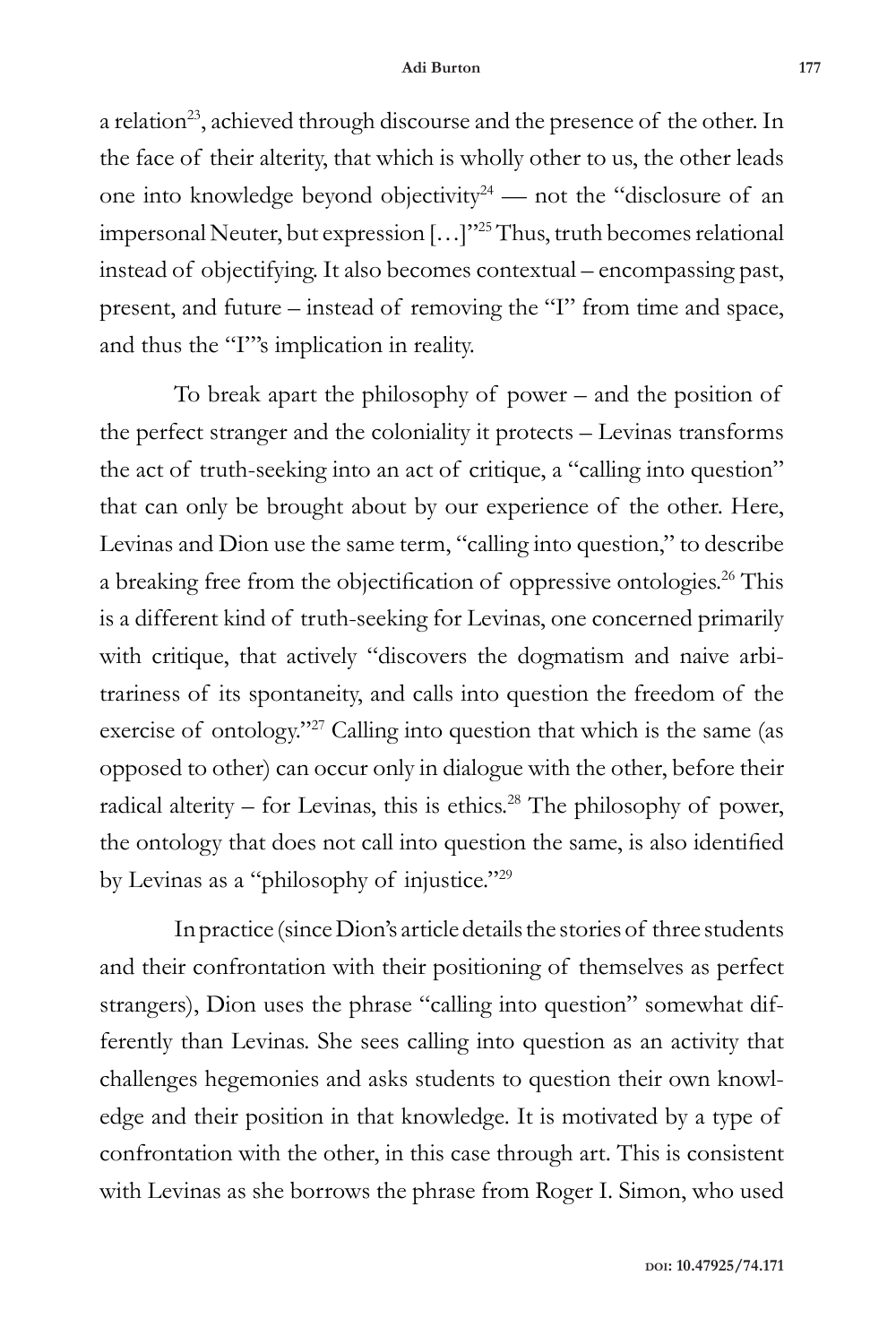Levinas extensively in his work.<sup>30</sup> Like the rest of the concepts Dion brings forth in her article, her analysis of calling into question does not extend to the metaphysical level that Levinas intends that is beyond the scope of her essay. Instead, she focuses on calling into question accepted truths of dominant discourses (the critique) but omits the notion of calling into question the same. At the same time, she does see the activity as motivating the student to "scrutinise her own identity."31

Without the ability to call into question either in Levinas' or Dion's usage of the term, the objective position of the perfect stranger ultimately achieves a distancing of responsibility from the other, allowing the perfect stranger to remain perfect and unchallenged in their knowledge and strange in their distance – all on their own terms.

#### THE PERFECT STRANGER IS INNOCENT

The value placed on objectivity emerges from an ontological position that allows the perfect stranger to reproduce any of the dominant discourses (be it colonialism, westernization, eurocentrism, etc.) without calling them into question. Though Levinas explicitly denied that his work was political in any way, $32$  there are political implications to the adoption of a philosophy of power. The uncomfortable conclusion, often hovering in the periphery, is that such reproductions make the perfect stranger complicit in many epistemological and ontological hegemonies that contribute to injustice and play an important role in suffering, conflict, and catastrophe.

To recede into innocence, then, is a fatal move – one that can only be achieved through the distancing that makes calling into question impossible. In the context of the discourse on decolonialism, Tuck and Yang use the phrase "moves to innocence"<sup>33</sup> to describe seven ways in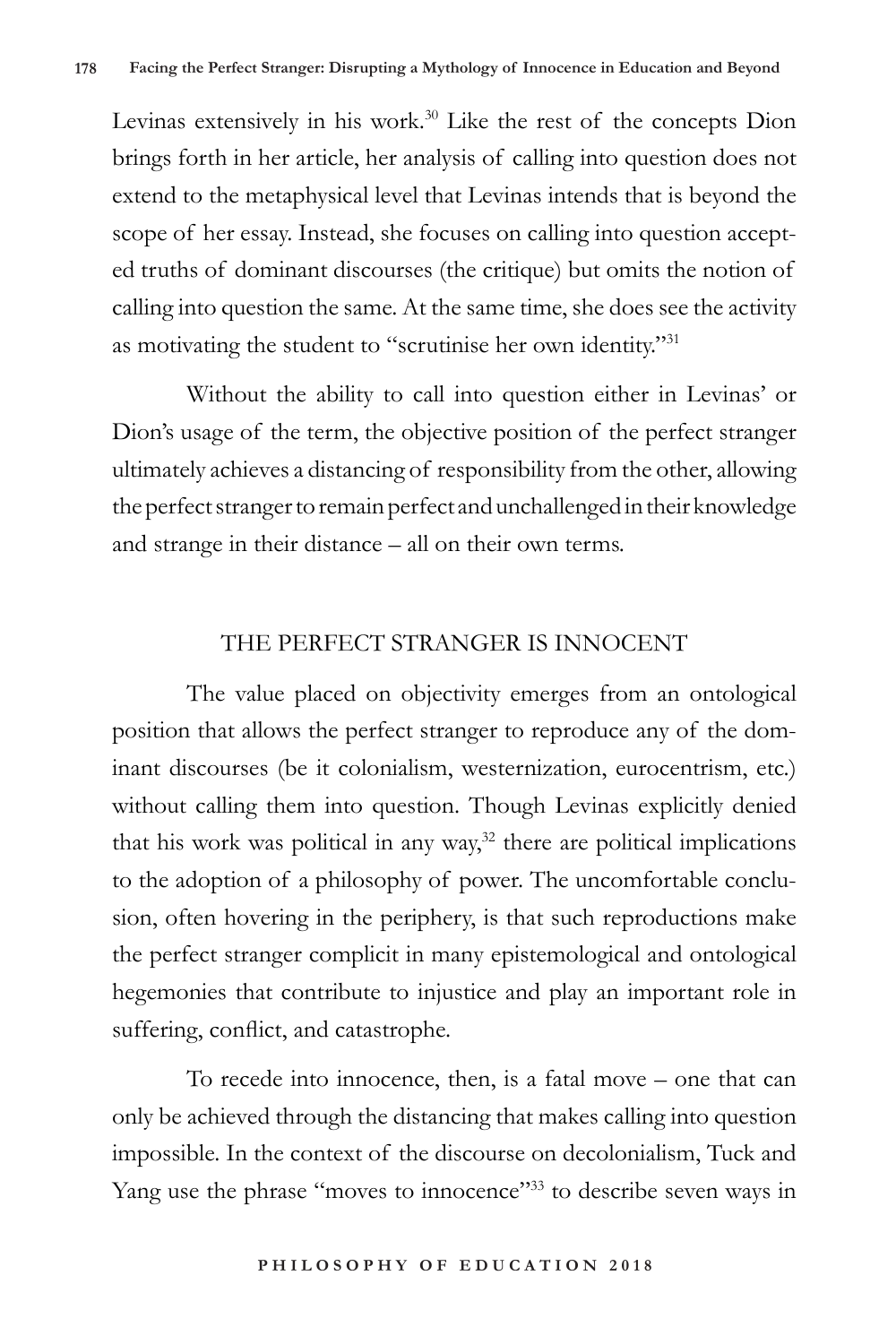which settlers of a colonial state "problematically attempt to reconcile settler guilt and complicity, and rescue settler futurity."34 "Settler's moves to innocence," they argue, "are those strategies or positionings that attempt to relieve the settler of feelings of guilt or responsibility without giving up land or power or privilege, without having to change much at all … [Moves to innocence] are hollow, they only serve the settler."35

Facing the possibility of not just non-innocence, but complicity, is challenging intellectually, emotionally, and even physically.36 The discomfort and uncertainty of this possibility is felt in the body, often manifesting in ways that are involuntary and unconscious: a tightening of muscles, a clenching of the jaw, snakes in the stomach, a sense of unease creeping up the spine. However, as was explored in the previous section, this position forms the basis of an entire ontology; to affect change here is no small thing, demanding the perfect stranger call into question the foundation of their entire worldview and their place in it. It is for this reason that Dion emphasizes the complexity of the position of the perfect stranger, which I argue encompasses moves to innocence. She explains:

> While dominant discourses structure teachers' and students' engagement with the stories of post-contact history, teachers and students take up these discourses as a way of protecting themselves from having to recognize their own attachment to and implication in knowledge of the history of the relationship between Aboriginal people and Canadians.<sup>37</sup>

What, then, do Dion and others ask of the perfect stranger? By acknowledging that the perfect stranger position is largely motivated by a need to protect oneself, Dion importantly recognizes that the alternative view (and, for Levinas, the alternative metaphysics) is undeniably painful. And yet, it is not a pain that can be escaped; it is a pain of witnessing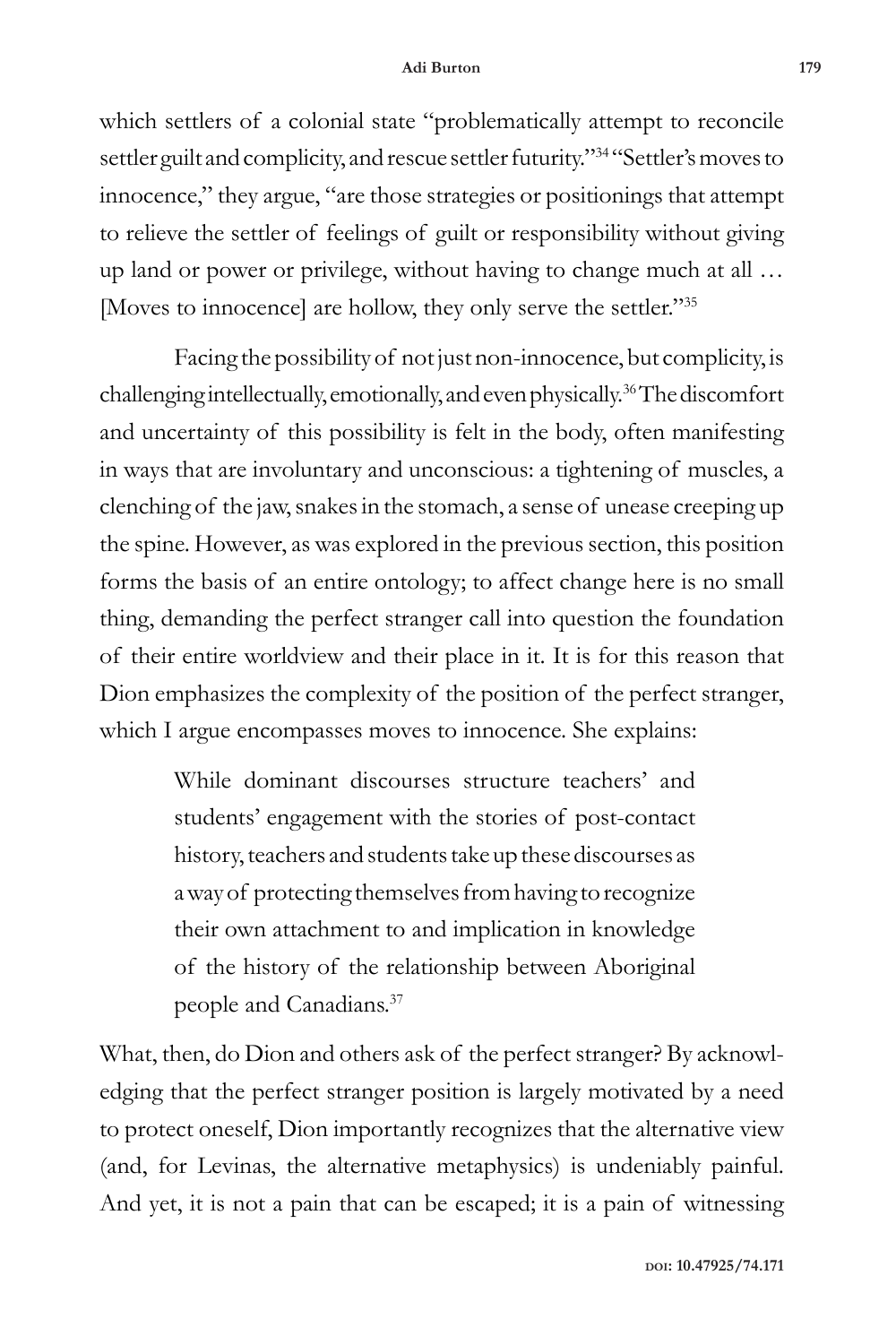the suffering of the other and situating ourselves in relation to it and responsible for it. Consequently, it is important to examine the notion of responsibility to understand how this difficulty can be addressed rather than downplayed or ignored.

### INFINITE RESPONSIBILITY: A REVERSAL

This article has tried to show how hard it is to feel that one is the "bad guy" of one's own story. The position of the perfect stranger is not necessarily a malicious one, but it is one that takes refuge in distance. It is one that refuses responsibility. It is a position that is built upon a mythology of innocence that we expend massive amounts of energy to keep intact. When the mythology of our own innocence is questioned, it means that we open ourselves to the possibility that we have not acted good, that we *are* not good.

For Levinas, however, goodness is not something that can be achieved. Levinas compares goodness to the metaphysical desire for the other, which causes us to reach out beyond ourselves to the ever-remote, separate, and utterly unknowable other. The notion of metaphysical desire is a pathway of sorts to infinity; we reach out toward the other not out of a need for some sort of completion, but out of this Desire for the absolute other. Goodness is much the same; it cannot be satisfied because it is intertwined with the notion of infinity itself. Goodness is never fulfilled, but only deepened.<sup>38</sup>

The problem of a need for goodness, to achieve goodness, is therefore irresolvable within this metaphysics. This is clear in practice as teachers, students, and beyond – the very idea of having to successfully navigate the multitude of ethical dilemmas and challenges is both exhausting and patently impossible. We are never capable of meeting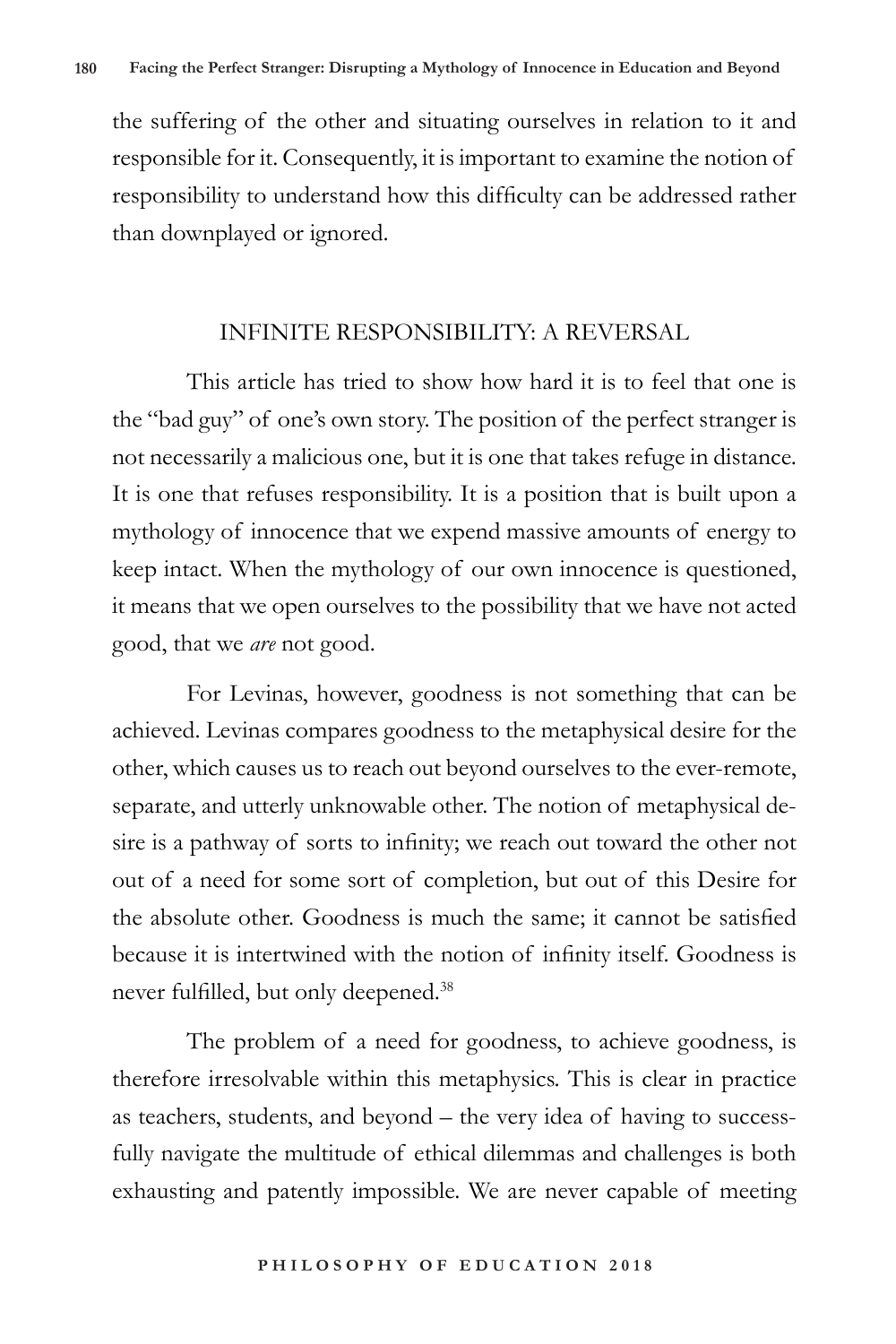the ethical demands that the other places on us. Today we are uniquely inundated with the suffering of the other, exposed to it on a scale never before seen – first through telephone and radio, then television, and now the digital world. The weight of responsibility for the world of others has never been more keenly felt, the face of suffering never more visible.

Yet the global interconnectedness to the suffering of the other is nothing new. The line today from the owner of a smartphone to crimes against humanity in the Democratic Republic of Congo is absurdly short. But colonial empires built upon the genocide, displacement, and enslavement of Indigenous peoples across the globe have shaped our relationships for centuries. An idea of innocence seems almost impossible for anyone. From the moment we are born in the modern world with all its wonders and beauty, we carry the weight of the suffering of the other that enables our experiences of it.

This is a frightening proposition, one we are not equipped to face in perpetuity, therefore rendering the role of the perfect stranger yet more attractive, or perhaps more dangerously, enabling a disengagement with the question of justice in total. Through achieving an absolute objective distance, one can amputate oneself from the world and view the suffering of the other as if removed from time and space itself. The scale and weight of these challenges to our responsibility are immense and ultimately insurmountable. Within the ontology rejected by Levinas, this presents an irreconcilable problem: people cannot "be good". We cannot attain goodness and we cannot even claim blamelessness, the basic political consequence of the perfect stranger position. The demand is more radical; it is "a responsibility increasing in the measure that it is assumed ... The better I accomplish my duty the fewer rights I have; the more I am just the more guilty I am."<sup>39</sup>

Perhaps, however, people in varying degrees of "guilt" can "do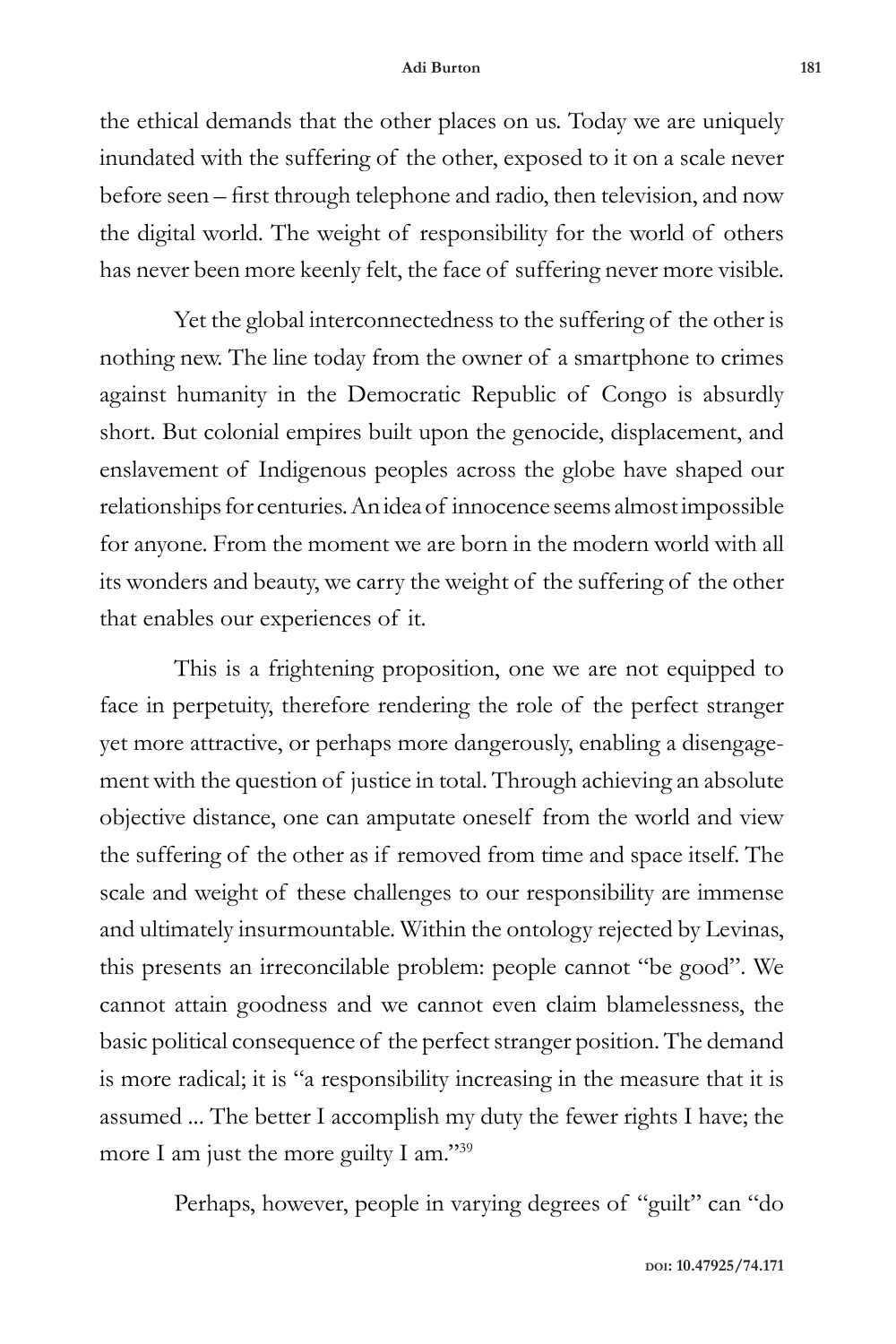good" within Levinas' ethics – an action that is constantly in motion, never completed. He positions Desire and goodness as the preconditions for a relationship where a philosophy of power can be disrupted because he believes that it is possible to do so.<sup>40</sup> At the same time, this disruption is not a wholesale solution and does not appear to simplify matters at all. Perhaps he is asking us to give up on the notion of innocence altogether. The alternative is not another way to "*be* ethical" in the world, but a way of constantly situating ourselves in that world so that we are able to respond to the other and reach toward fulfilling our responsibility for them. Like desire, goodness cannot be satisfied. To reject the notion of the perfect stranger, it is essential to reconcile ourselves to the fact that in reaching out toward the Other, we can take shelter in neither an idea of objectivity nor innocence. We can only reach out aimlessly toward infinity, as teachers, as students, and as persons, driven by our desire for the other, propelled by the goodness it engenders.

<sup>1</sup> Antjie Krog, Nosisi Mpolweni, and Kopano Ratele, *There was this Goat: Investigating the Truth Commission Testimony of Notrose Nobomvu Konile* (Scottsville: University of KwaZulu-Natal Press, 2009), 23.

<sup>2</sup> I note that there is rich scholarship around Levinas' ideas as they are put forth in this paper within philosophy of education and beyond. However, for the purpose of this paper, I will stay within the two texts with two small exceptions, used expressly for clarification of the ideas put forth.

<sup>3</sup> The interpretation of Levinas presented in this article is based on the translation by Alphonso Lingis from the original French.

<sup>4</sup> Eve Tuck and K. Wayne Yang, "Decolonization is Not a Metaphor," *Decolonization: Indigeneity, Education & Society* 1, no. 1 (2012): 1-40.

<sup>5</sup> Susan D. Dion, "Disrupting Molded Images: Identities, responsibilities, and relationships—teachers and indigenous subject material," *Teaching Education* 18, no. 4 (2008), 329

<sup>6</sup> Dion, "Disrupting Molded Images," 330-331.

<sup>7</sup> Claudia Ruitenberg, *Unlocking the world: Education in an ethic of hospitality* (New York: Routledge, 2016), 43.

<sup>8</sup> Ruitenberg explicitly identifies Levinas as the foremost philosopher of alterity in this section of her book.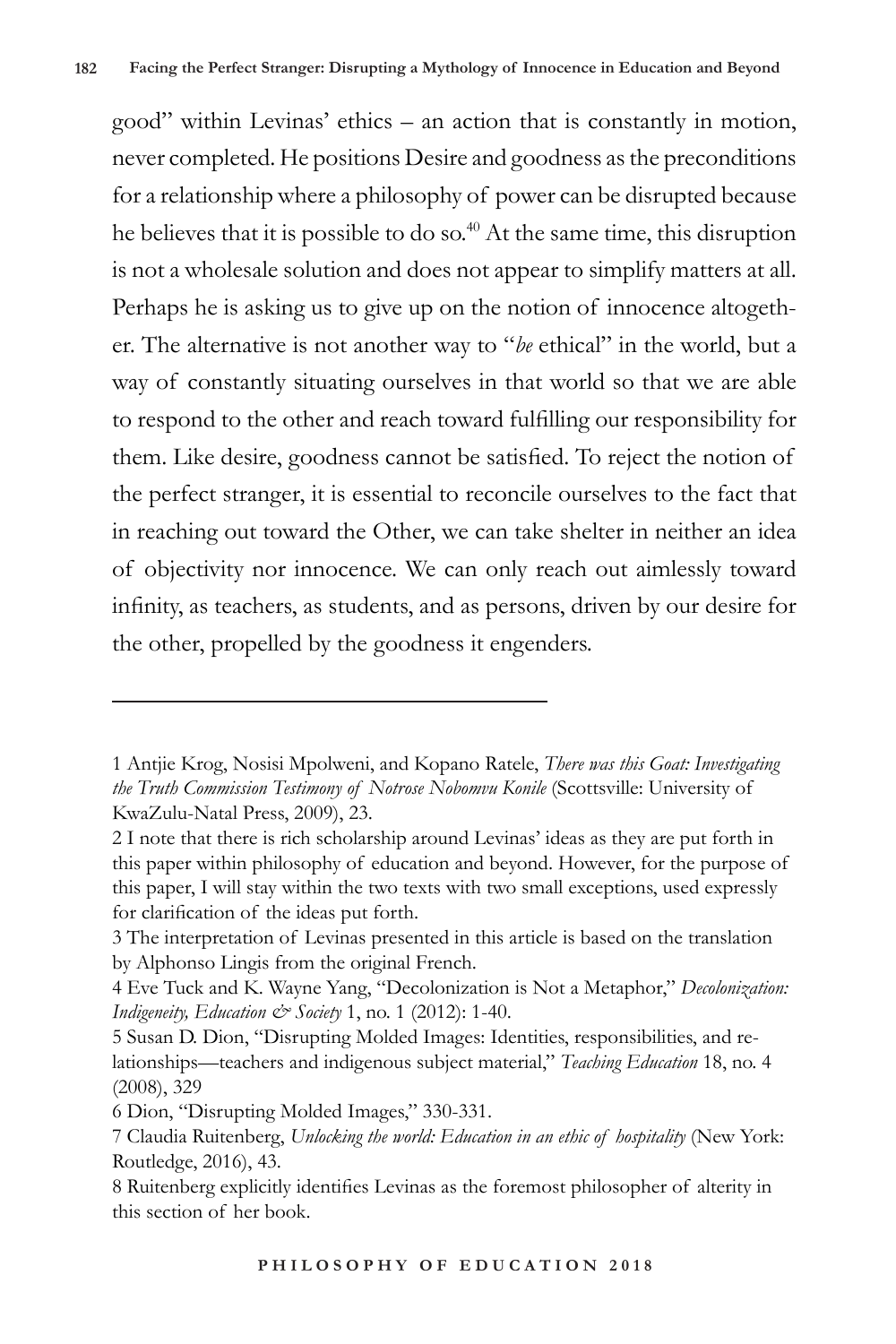9 Emmanuel Levinas, *Totality and Infinity: An Essay on Exteriority*, trans. Alphonso Lingis (Duquesne University Press, 1969), 38.

10 Levinas, *Totality and Infinity*, 49.

11 Ibid., 46.

12 Dion takes this concept from Roger I. Simon, who in turn cites Levinas as one of his influences; Dion, "Disrupting Molded Images," 330.

13 Levinas, *Totality and Infinity*, 69.

14 Levinas refers to the "idolatry of facts" that emerges as a part of contemporary ontology; Levinas, *Totality and Infinity*, 65.

15 Levinas, *Totality and Infinity*, 36.

16 Dion, "Disrupting Molded Images," 335.

17 Britzman has also cited Levinas in her work, though her work is psychoanalytical. One quotation that Dion pulls from Britzman uses more Levinasian language, albeit in a more psychoanalytical way: the "special reflection" that Britzman calls for "disrupt[s] the wish for a continuity and sameness that attributes to others the same state of mind." Deborah Britzman, *Lost Subjects, Contested Objects* (Albany, NY: State University of New York Press, 1998), 7, quoted in Dion, "Disrupting Molded Images", 339.

18 Levinas, *Totality and Infinity*, 45.

19 Ibid., 46.

20 Ibid., 46.

21 Ibid., 251.

22 Ibid., 62.

23 Ibid., 61.

24 Ibid., 67.

25 Ibid., 50.

26 It is worth noting that the original French phrasing is "*mise en question*"; see Emmanuel Levinas, *Totalité et infini: Essai sur l'extériorité*, 4th ed. (The Hague: Martinus Nijhoff Publishers, 1984), 13.

27 Levinas, *Totality and Infinity*, 43.

28 Ibid.

29 Ibid., 46

30 Dion, "Disrupting Molded Images," 332. However, Dion cites Walter Benjamin when explaining Simon's approach, not Levinas.

31 Dion, "Disrupting Molded Images," 338.

32 In the preface to *Totality and Infinity*, Levinas locates politics in opposition with morality; Levinas, *Totality and Infinity*, 22. Furthermore, as stated elsewhere, Levinas' views on this subject were never applied directly to colonialism in this way by Levinas himself, the historical person.

33 Tuck and Yang borrow this phrase from J. Malwhinney's 1998 Master's thesis. 34 Tuck and Yang, "Decolonization is Not a Metaphor," 3.

35 Ibid., 10.

36 Looking now at my notes from when I first read "Decolonization is Not a Metaphor," I can see a high level of defensiveness in my own writing that far exceeds my feelings today, years later, after I have had some time to digest the arguments in